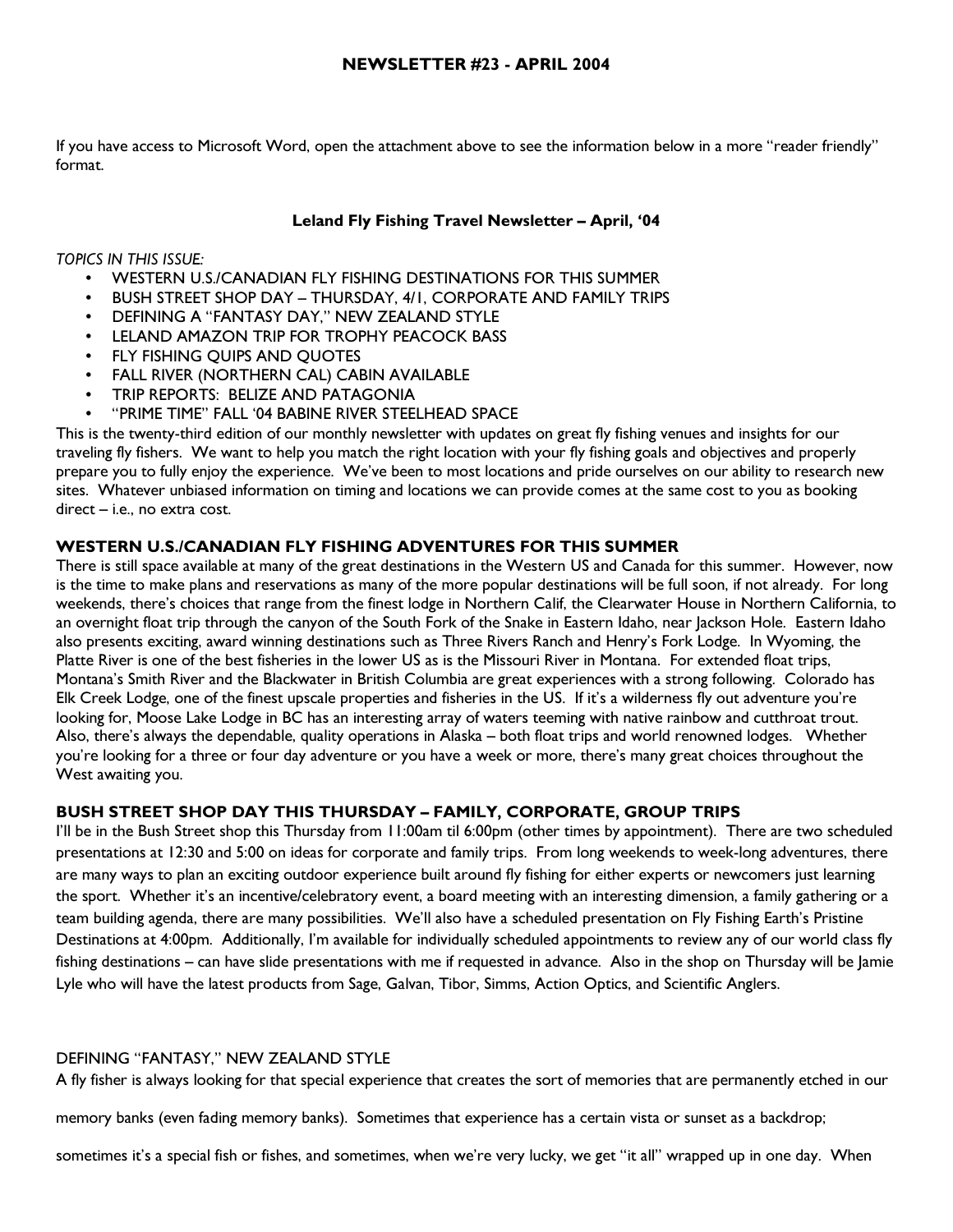those "fantasy days" happen in New Zealand, it leaves memories that can't be duplicated anywhere else in the world. Usually

it consists of giant rainbows and browns taken sight fishing to individual fish in crystal clear waters in spectacular

surroundings. Some of those early '04 experiences reported in the last few weeks include:

Dr. George Singleton enjoyed a "fantasy" day on a helicopter fly-out from Lake Rotoroa Lodge to a river that has been called

the "finest brown trout river in the world" by several world traveling anglers. Thirteen browns were released for the day, all

between 5.5 and 6.5 pounds. In our last newsletter, I referenced a day I had on this same river, a few days prior to Dr.

Singleton's, with nine browns released with a total wt of 51.5 pounds. Hard to believe there are waters with "cookie cutter"

six pound browns!

Jim Taylor, on his second NZ trip, encountered lots of inclement weather but managed to register a day that captures the

best of NZ. Fishing a small, gin clear, spring creek beneath glacier capped peaks with our favorite Kiwi guide, Jim took six

browns on dry flys, all over seven pounds!!!

Damian Hedley last year took a nine pound rainbow during a fantastic week at Poronui Ranch (he wrote a report on his overall experiences that was in the newsletter a year ago and can be forwarded). This year, he topped that with a giant twelve pound 'bow!!

### LELAND AMAZON TRIP FOR TROPHY PEACOCK BASS

Karl Kirbus, Co-manager of the Bush Street shop, is leading a group of adventurers to the Amazon with the primary target being trophy peacock bass. The trip is scheduled for the "prime time" early in '05. We have four spots remaining. If you'd like more information, hit reply or contact Karl in the SF shop.

#### FLY FISHING QUIPS AND QUOTES

"Fly fishing consists of a series of misadventures interspersed by occasional moments of glory." Howard Marshall '67

### FALL RIVER (NORTHERN CAL) CABIN AVAILABLE

Leland's is now representing a privately owned cabin on the Fall River in Northern California. Upstairs it has two beds and a bath; downstairs a cot and sleeper sofa. The kitchen is well equipped, and the refrigerator allows ample storage space for food and wine. Maid service available. A dock with boat and motor is just out the front door. Guide service can come with a rental. If you'd like more details, hit "reply" and let us know.

#### TRIP REPORTS: BELIZE AND PATAGONIA

How's this for a "fantasy" salt water flats fly fishing experience: Greg Schurger, Paul Wilms, Bill Mink and Dennis Gieffels were on a Meca trip with Martin McCord in Belize a few weeks ago. Most of the week was spent north of Belize City chasing bonefish, tarpon, snook, etc. For two days, they moved the mothership south to test some of the world's most productive permit flats. Only one of the group had ever taken a permit prior to this trip. In two days, they released seven permit to 15.5 pounds. Paul took his second and third permit and Dennis got his first. Greg set a Meca record for a "first permit" experience releasing four fish, with three of them taken during the same day!!

Last month, we published some reports from Patagonia trips to our favorite area in the Andes. This month, we have one more very favorable report from Gordon Taylor, a seasoned, globe hopping fly fisherman. Gordon reports this trip "was one